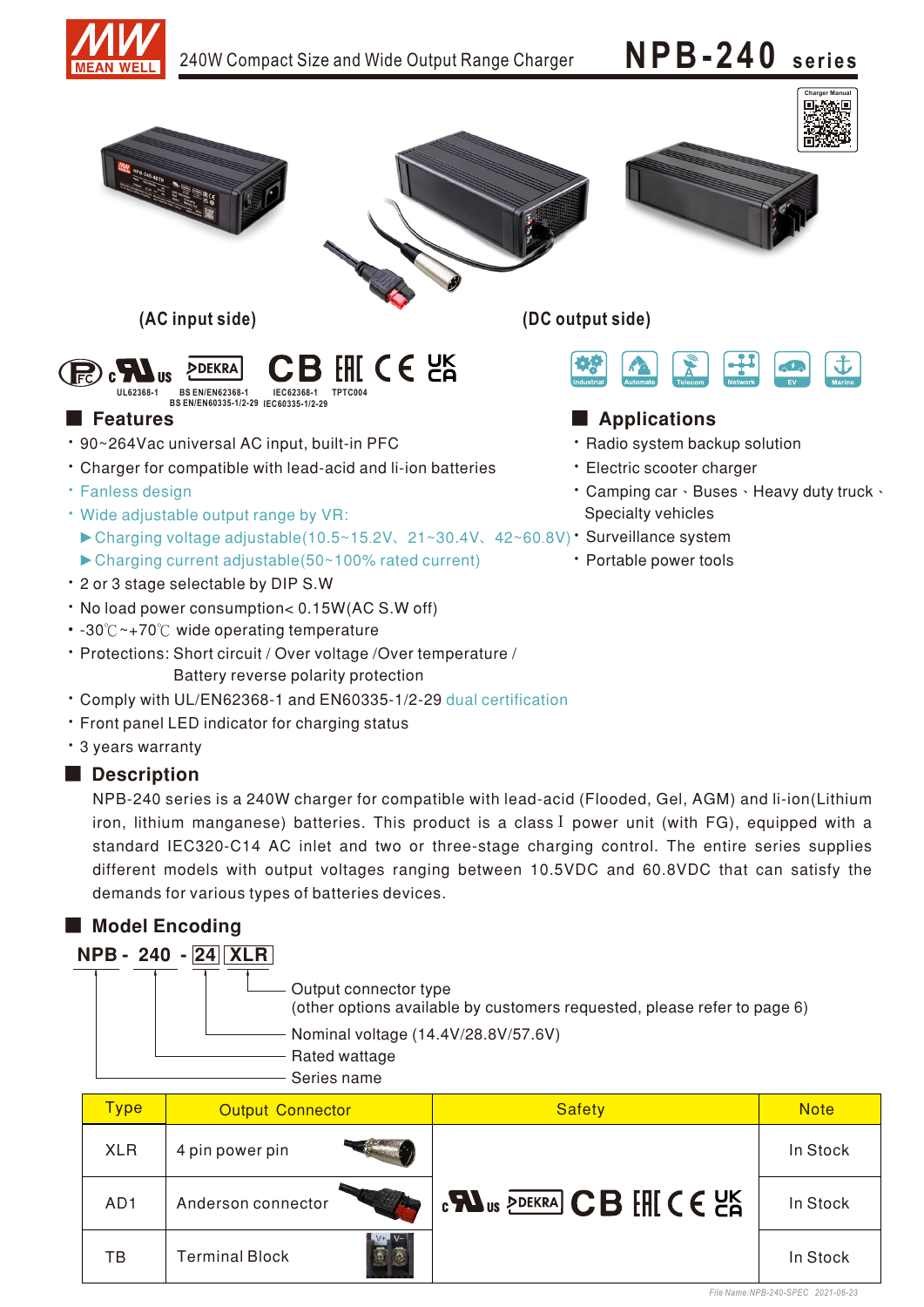

# **SPECIFICATION**

| <b>MODEL</b>        |                                                                                                                                                                     | $NPB-240-12$         | NPB-240-24□                                                                                                                                       | NPB-240-48□                                                                                                  |                                                                             |  |  |
|---------------------|---------------------------------------------------------------------------------------------------------------------------------------------------------------------|----------------------|---------------------------------------------------------------------------------------------------------------------------------------------------|--------------------------------------------------------------------------------------------------------------|-----------------------------------------------------------------------------|--|--|
|                     |                                                                                                                                                                     |                      |                                                                                                                                                   |                                                                                                              |                                                                             |  |  |
|                     |                                                                                                                                                                     | $\Box$ =XLR, AD1, TB |                                                                                                                                                   |                                                                                                              |                                                                             |  |  |
| <b>OUTPUT</b>       | BOOST CHARGE VOLTAGE(Vboost)(default)   14.4V                                                                                                                       |                      |                                                                                                                                                   | 28.8V                                                                                                        | 57.6V                                                                       |  |  |
|                     | FLOAT CHARGE VOLTAGE(Vfloat)(default)   13.8V                                                                                                                       |                      |                                                                                                                                                   | 27.6V                                                                                                        | 55.2V                                                                       |  |  |
|                     | VOLTAGE ADJUSTABLE RANGE   10.5 ~ 15.2V                                                                                                                             |                      |                                                                                                                                                   | $21 - 30.4V$                                                                                                 | $42 \approx 60.8V$                                                          |  |  |
|                     | OUTPUT CURRENT(Typ.) Note.5   13.5A                                                                                                                                 |                      |                                                                                                                                                   | 8A                                                                                                           | 4A                                                                          |  |  |
|                     | <b>CURRENT ADJUSTABLE RANGE</b>                                                                                                                                     |                      | $50\%$ ~ 100%                                                                                                                                     |                                                                                                              |                                                                             |  |  |
|                     | <b>MAX. POWER</b>                                                                                                                                                   |                      | Note.3 205.2W                                                                                                                                     | 243.2W                                                                                                       | 243.2W                                                                      |  |  |
|                     | <b>RECOMMENDED BATTERY</b><br>CAPACITY (AMP HOURS) Note.4                                                                                                           |                      | $55 - 180AH$                                                                                                                                      | $30 - 100$ AH                                                                                                | $15 \sim 50$ AH                                                             |  |  |
|                     | <b>VOLTAGE RANGE</b>                                                                                                                                                |                      | Note.5 $90 \sim 264$ VAC<br>$127 - 370$ VDC                                                                                                       |                                                                                                              |                                                                             |  |  |
|                     | <b>FREQUENCY RANGE</b>                                                                                                                                              |                      | $47 \sim 63$ Hz                                                                                                                                   |                                                                                                              |                                                                             |  |  |
|                     | <b>POWER FACTOR (Typ.)</b>                                                                                                                                          |                      | PF>0.98/115VAC, PF>0.95/230VAC at full load                                                                                                       |                                                                                                              |                                                                             |  |  |
| <b>INPUT</b>        |                                                                                                                                                                     | <b>XLR</b>           | 88.5%                                                                                                                                             | 92%                                                                                                          | 92.5%                                                                       |  |  |
|                     | <b>EFFICIENCY (Typ.)</b>                                                                                                                                            | AD1                  | 88.5%                                                                                                                                             | 92%                                                                                                          | 92.5%                                                                       |  |  |
|                     |                                                                                                                                                                     | TB                   | 89%                                                                                                                                               | 92%                                                                                                          | 93%                                                                         |  |  |
|                     | <b>AC CURRENT (Typ.)</b>                                                                                                                                            |                      | 3A/115VAC<br>1.5A/230VAC                                                                                                                          |                                                                                                              |                                                                             |  |  |
|                     | <b>INRUSH CURRENT (Typ.)</b>                                                                                                                                        |                      |                                                                                                                                                   |                                                                                                              |                                                                             |  |  |
|                     |                                                                                                                                                                     |                      | COLD START 50A at 230VAC                                                                                                                          |                                                                                                              |                                                                             |  |  |
|                     | <b>SHORT CIRCUIT</b>                                                                                                                                                |                      |                                                                                                                                                   | Note 6 Protection type: Constant current limiting, charger will shutdown after 5 sec, re-power on to recover |                                                                             |  |  |
|                     | <b>OVER VOLTAGE</b>                                                                                                                                                 |                      | $16 - 20V$                                                                                                                                        | $32 - 40V$                                                                                                   | $64 - 75V$                                                                  |  |  |
| <b>PROTECTION</b>   |                                                                                                                                                                     |                      | Protection type : Shut down and latch off o/p voltage, re-power on to recover                                                                     |                                                                                                              |                                                                             |  |  |
|                     | <b>REVERSE POLARITY</b>                                                                                                                                             |                      | By internal fuse open                                                                                                                             |                                                                                                              |                                                                             |  |  |
|                     | <b>OVER TEMPERATURE</b>                                                                                                                                             |                      | Hiccup mode, recovers automatically after temperature goes down                                                                                   |                                                                                                              |                                                                             |  |  |
|                     | <b>FUNCTION CHARGING CURVE</b>                                                                                                                                      |                      | 2 or 3 stage adjustable by DIP S.W                                                                                                                |                                                                                                              |                                                                             |  |  |
|                     | <b>WORKING TEMP.</b>                                                                                                                                                |                      | $-30 \sim +70^{\circ}$ C (Refer to "Derating Curve")                                                                                              |                                                                                                              |                                                                             |  |  |
|                     | <b>WORKING HUMIDITY</b>                                                                                                                                             |                      | 20~95% RH non-condensing                                                                                                                          |                                                                                                              |                                                                             |  |  |
| <b>ENVIRONMENT</b>  | <b>STORAGE TEMP., HUMIDITY</b>                                                                                                                                      |                      | $-40 \sim +85^{\circ}$ C, 10 ~ 95% RH non-condensing                                                                                              |                                                                                                              |                                                                             |  |  |
|                     | <b>TEMP, COEFFICIENT</b>                                                                                                                                            |                      | $\pm$ 0.05%/°C (0~45°C)                                                                                                                           |                                                                                                              |                                                                             |  |  |
|                     | VIBRATION                                                                                                                                                           |                      | 10 ~ 500Hz, 2G 10min./1cycle, 60min. each along X, Y, Z axes                                                                                      |                                                                                                              |                                                                             |  |  |
|                     | <b>SAFETY STANDARDS</b>                                                                                                                                             |                      | CB IEC62368-1, IEC60335-1/2-29, Dekra BS EN/EN62368-1, BS EN/EN60335-1/2-29, UL62368-1, EAC TP TC 004 approved                                    |                                                                                                              |                                                                             |  |  |
|                     | <b>WITHSTAND VOLTAGE</b>                                                                                                                                            |                      | I/P-O/P:3KVAC I/P-FG:2KVAC O/P-FG:0.5KVAC                                                                                                         |                                                                                                              |                                                                             |  |  |
|                     | <b>ISOLATION RESISTANCE</b>                                                                                                                                         |                      | I/P-O/P, I/P-FG, O/P-FG:100M Ohms / 500VDC / 25 °C / 70% RH                                                                                       |                                                                                                              |                                                                             |  |  |
|                     | <b>EMC EMISSION</b>                                                                                                                                                 |                      | <b>Parameter</b>                                                                                                                                  | <b>Standard</b>                                                                                              | <b>Test Level / Note</b>                                                    |  |  |
|                     |                                                                                                                                                                     |                      | Conducted                                                                                                                                         | BS EN/EN55032 (CISPR32), BS EN/EN55014-1                                                                     | Class B                                                                     |  |  |
|                     |                                                                                                                                                                     |                      | Radiated                                                                                                                                          | BS EN/EN55032 (CISPR32), BS EN/EN55014-1                                                                     | Class B                                                                     |  |  |
|                     |                                                                                                                                                                     |                      | <b>Harmonic Current</b>                                                                                                                           | BS EN/EN61000-3-2                                                                                            | Class A                                                                     |  |  |
| <b>SAFETY &amp;</b> |                                                                                                                                                                     |                      | Voltage Flicker                                                                                                                                   | BS EN/EN61000-3-3                                                                                            | -----                                                                       |  |  |
| <b>EMC</b>          |                                                                                                                                                                     |                      | BS EN/EN55014-2, BS EN/EN55024, BS EN/EN55035                                                                                                     |                                                                                                              |                                                                             |  |  |
| (Note 7)            |                                                                                                                                                                     |                      | Parameter                                                                                                                                         | <b>Standard</b>                                                                                              | Test Level / Note                                                           |  |  |
|                     | <b>EMC IMMUNITY</b>                                                                                                                                                 |                      | <b>ESD</b>                                                                                                                                        | BS EN/EN61000-4-2                                                                                            | Level 3, 8KV air; Level 2, 4KV contact                                      |  |  |
|                     |                                                                                                                                                                     |                      | Radiated                                                                                                                                          | BS EN/EN61000-4-3                                                                                            | Level 2, 3V/m                                                               |  |  |
|                     |                                                                                                                                                                     |                      | EFT / Burst                                                                                                                                       | BS EN/EN61000-4-4                                                                                            | Level 2, 1KV                                                                |  |  |
|                     |                                                                                                                                                                     |                      | Surge                                                                                                                                             | BS EN/EN61000-4-5                                                                                            | Level 2, 1KV/Line-Line, Level 3, 2KV/Line-Earth                             |  |  |
|                     |                                                                                                                                                                     |                      | Conducted                                                                                                                                         | BS EN/EN61000-4-6                                                                                            | Level 2, 3Vrms                                                              |  |  |
|                     |                                                                                                                                                                     |                      | <b>Magnetic Field</b>                                                                                                                             | BS EN/EN61000-4-8                                                                                            | Level 1, 1A/m                                                               |  |  |
|                     |                                                                                                                                                                     |                      | <b>Voltage Dips and Interruptions</b>                                                                                                             | BS EN/EN61000-4-11                                                                                           | >95% dip 0.5 periods, 30% dip 25 periods,<br>>95% interruptions 250 periods |  |  |
|                     | <b>MTBF</b>                                                                                                                                                         |                      | 428.3K hrs min.<br>Telcordia TR/SR-332 (Bellcore);<br>157.5K hrs min.<br>MIL-HDBK-217F $(25^{\circ}C)$                                            |                                                                                                              |                                                                             |  |  |
| <b>OTHERS</b>       | <b>DIMENSION</b>                                                                                                                                                    |                      | 180*96*49mm (L*W*H)                                                                                                                               |                                                                                                              |                                                                             |  |  |
|                     | <b>PACKING</b>                                                                                                                                                      |                      | 1.3Kg; 10pcs/ 14Kg / 1.13CUFT                                                                                                                     |                                                                                                              |                                                                             |  |  |
|                     | 1. Modification for charger specification may be required for different battery specification. Please contact battery vendor and MEAN WELL for details.             |                      |                                                                                                                                                   |                                                                                                              |                                                                             |  |  |
|                     | 2. All parameters NOT specially mentioned are measured at 230VAC input, rated load and $25^{\circ}$ of ambient temperature.<br>3. Refer to derating curve.          |                      |                                                                                                                                                   |                                                                                                              |                                                                             |  |  |
|                     |                                                                                                                                                                     |                      | 4. This is MEAN WELL's suggested range. Please consult your battery manufacturer for their suggestions about maximum charging current limitation. |                                                                                                              |                                                                             |  |  |
|                     |                                                                                                                                                                     |                      | 5. Derating may be needed under low input voltages. Please check the derating curve for more details.                                             |                                                                                                              |                                                                             |  |  |
| <b>NOTE</b>         |                                                                                                                                                                     |                      | 6. This protection mechanism is specified for the case the short circuit occurs after the charger is turned on.                                   |                                                                                                              |                                                                             |  |  |
|                     | 7. The charger is considered a component which will be installed into a final equipment. The final equipment must be re-confirmed that it still meets EMC           |                      |                                                                                                                                                   |                                                                                                              |                                                                             |  |  |
|                     | directives. For guidance on how to perform these EMC tests, please refer to "EMI testing of component power supplies."<br>(as available on http://www.meanwell.com) |                      |                                                                                                                                                   |                                                                                                              |                                                                             |  |  |
|                     |                                                                                                                                                                     |                      |                                                                                                                                                   |                                                                                                              |                                                                             |  |  |
|                     |                                                                                                                                                                     |                      | X Product Liability Disclaimer: For detailed information, please refer to https://www.meanwell.com/serviceDisclaimer.aspx                         |                                                                                                              |                                                                             |  |  |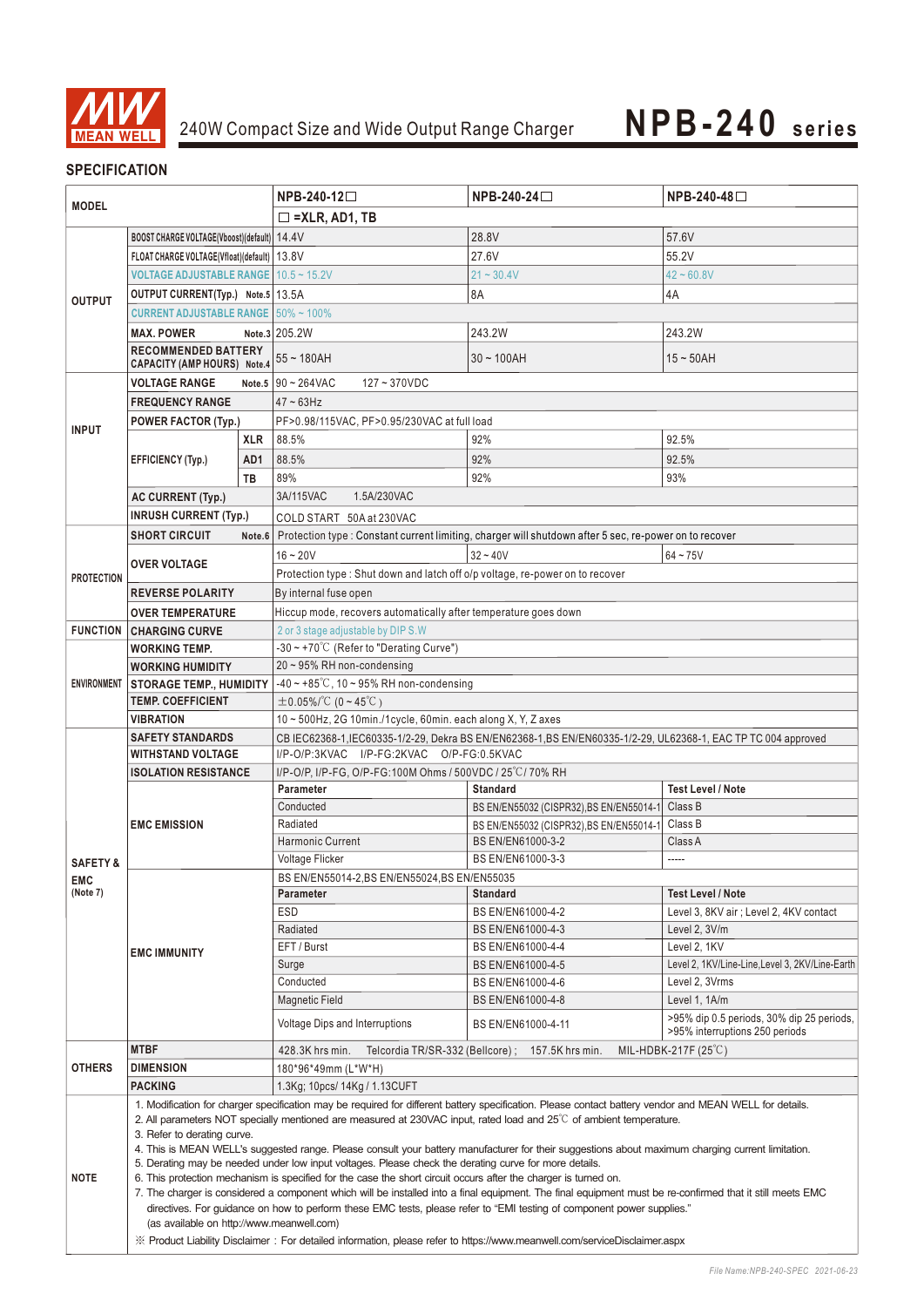

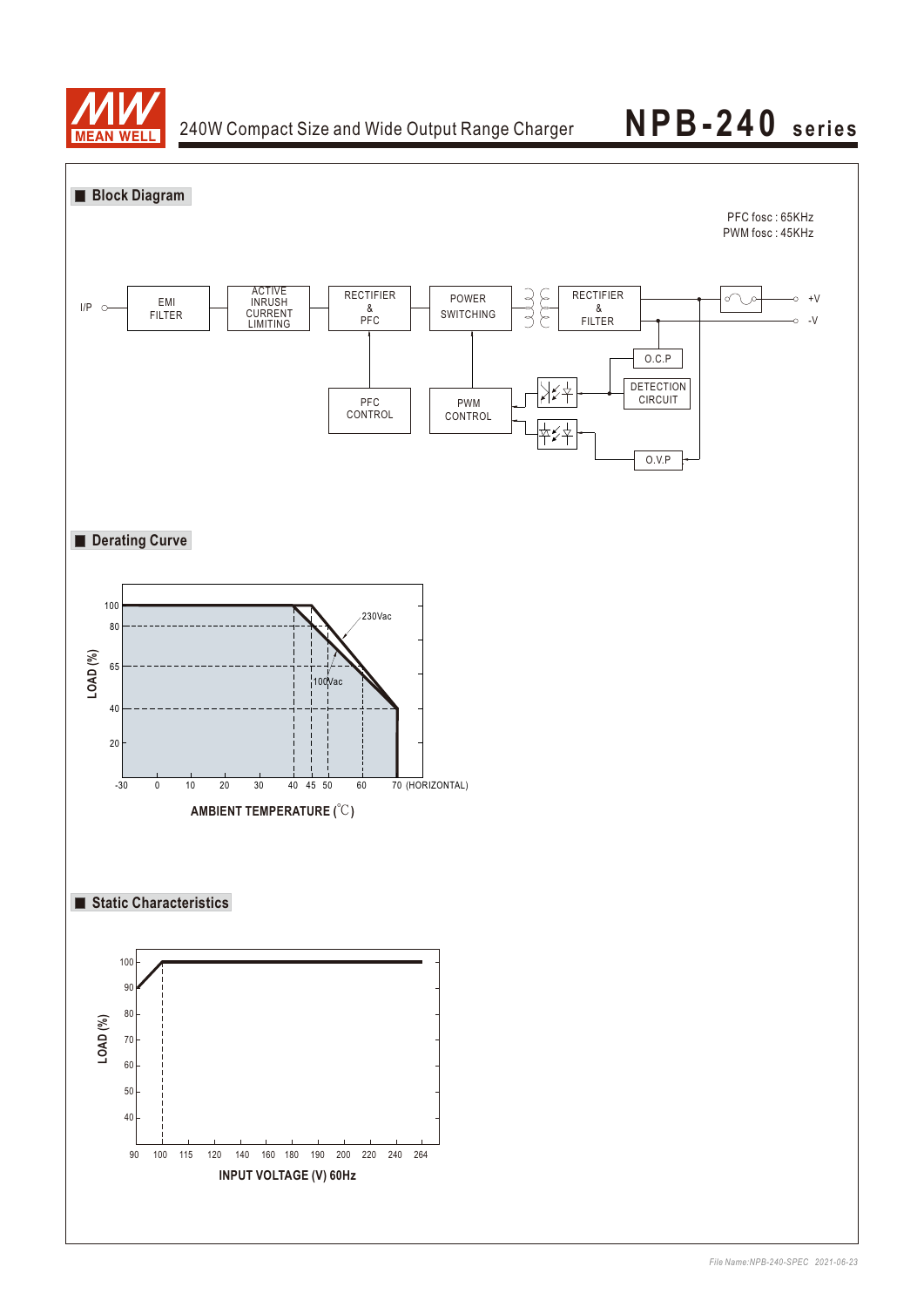

### **Function Manual**

### **1.Charging Curve**

### **1-1 2 or 3 stage selectable by DIP S.W**

※ This series provides 2 or 3 stage charging curve.(Default 3 stage)



### **1-2 Charging Curve by DIP S.W**

◎ 2 stage charging curve ◎ 3 stage charging curve



| State               |       | NPB-240-12 NPB-240-24 | NPB-240-48 |
|---------------------|-------|-----------------------|------------|
| Constant<br>Current | 13.5A | 8Α                    | 4Α         |
| Vfloat              | 13.8V | 27.6V                 | 55.2V      |



| State                          | NPB-240-12 | NPB-240-24 | NPB-240-48 |  |
|--------------------------------|------------|------------|------------|--|
| l Constant<br>13.5A<br>Current |            | 8A         | 4A         |  |
| Vhoost                         | 14.4V      | 28.8V      | 57.6V      |  |
| Vfloat                         | 13.8V      | 27.6V      | 55.2V      |  |

◎ 2 stage charging cure is suitable for Li-ion batteries(lithium iron and lithium manganese), 3 stage charging cure is suitable for lead-acid batteries (flooded ,Gel and AGM).

### **2.Charging voltage adjustable by VR**

| Model                           | NPB-240-12 | NPB-240-24⊟  | NPB-240-48 <b>Γ</b> |  |
|---------------------------------|------------|--------------|---------------------|--|
| Output voltage adjustable range | 10.5~15.2V | $21 - 30.4V$ | $42 - 60.8V$        |  |

### **3.Charging current adjustable by VR**

| Model                           | NPB-240-12□    | NPB-240-24⊡ | NPB-240-48 <b>Γ</b> |  |
|---------------------------------|----------------|-------------|---------------------|--|
| Output current adjustable range | $6.75 - 13.5A$ | 4~8A        | 7~4A                |  |

### **4. Front panel LED indicators & Corresponding signal at function pins**

| I FD               | Description                     |
|--------------------|---------------------------------|
| $\bullet$ Green    | Float (stage 3) or Battery full |
| $\blacksquare$ Red | Charging (stage 1 or stage 2)   |



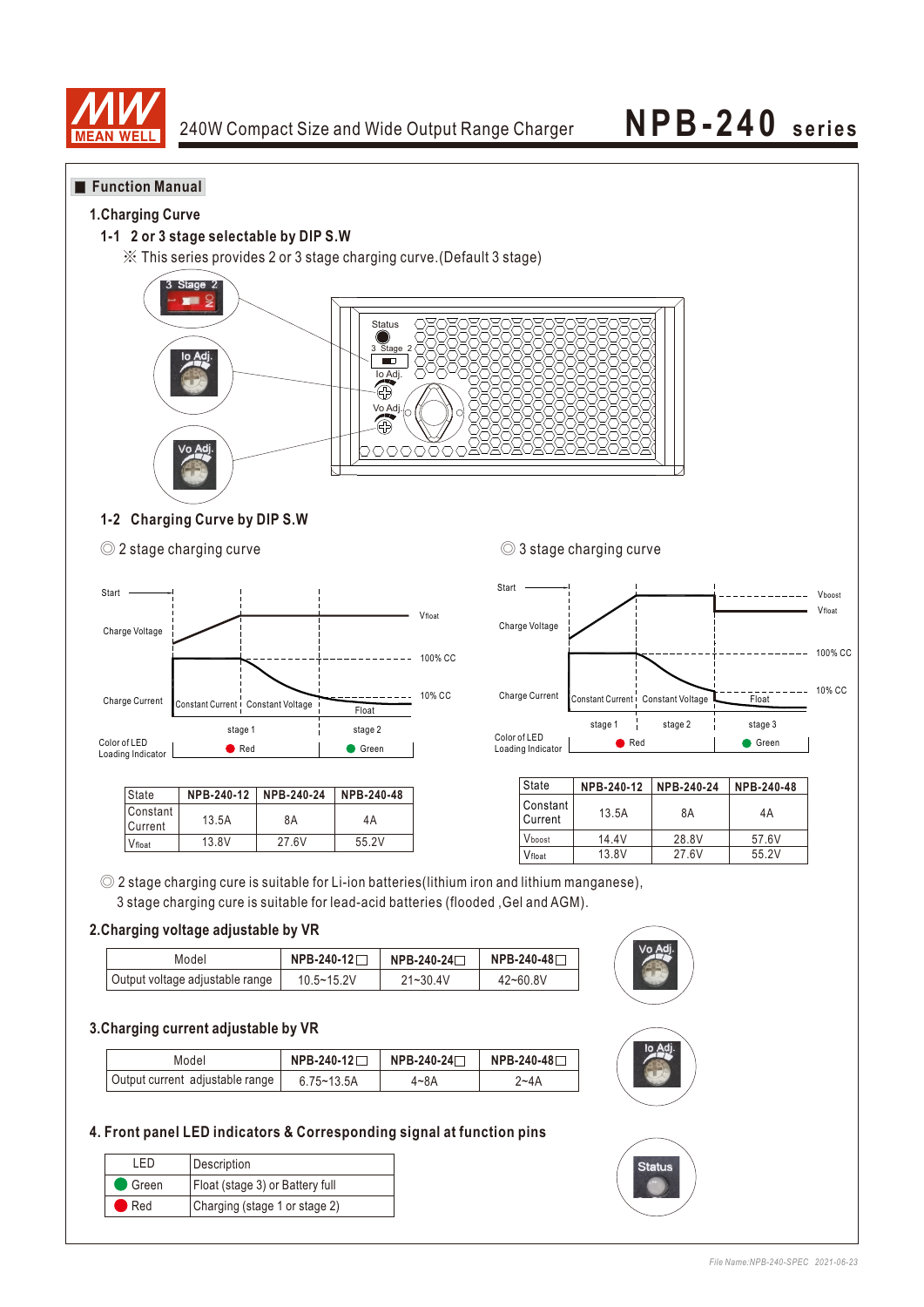